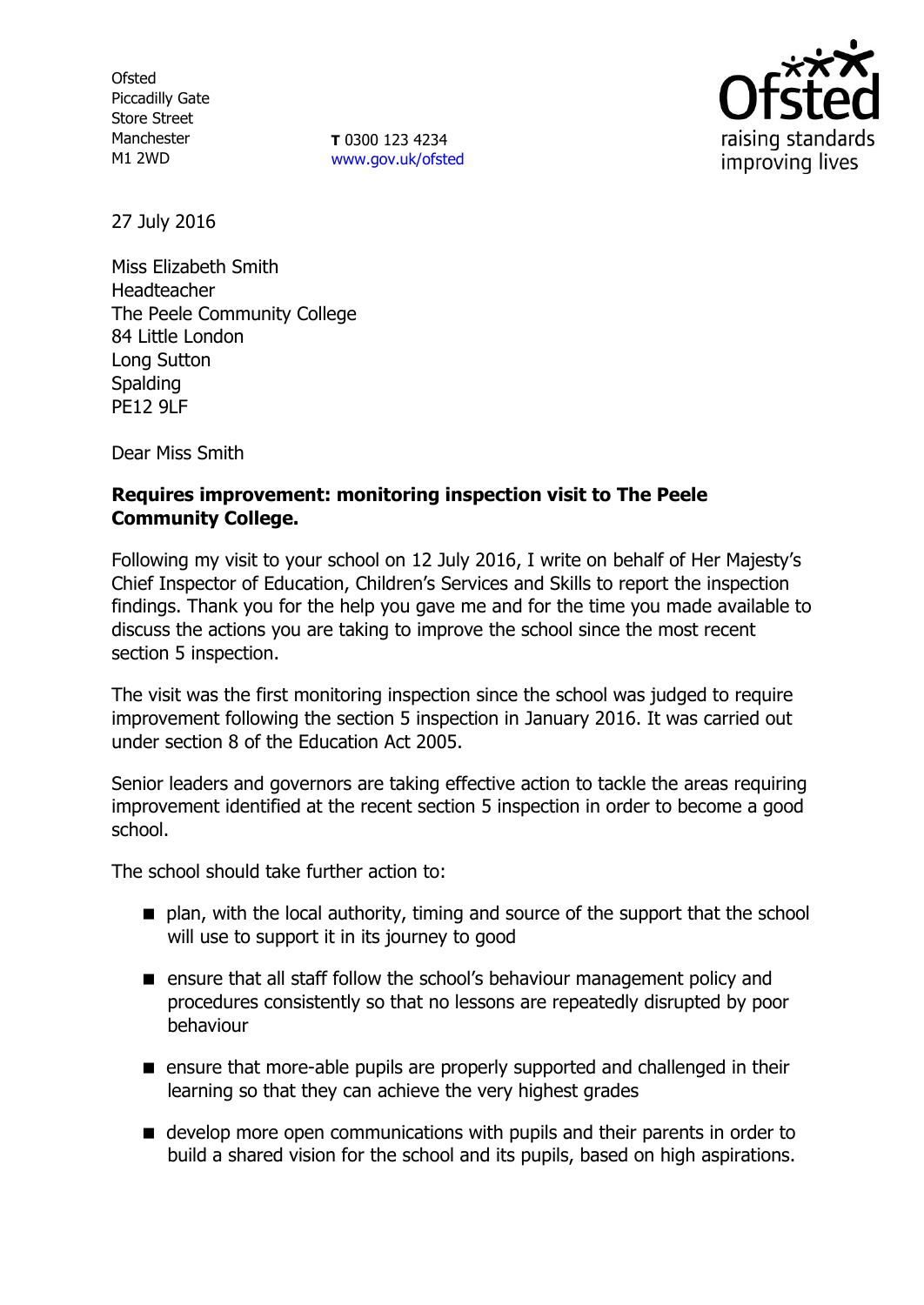

### **Evidence**

During the inspection, I held meetings with you, your deputy headteacher and your designated safeguarding lead and with representatives from your governing body. I held discussions with some of your heads of department including the head of English. I met with a group of pupils from Year 9 and toured the school, spending time in nine different lessons. I looked briefly at pupils' work and I evaluated the school's improvement plan. I checked the single central register and examined the log of behaviour incidents. I also spoke to a representative from the local authority after leaving the school site.

# **Context**

Since the inspection in January you have been appointed substantive headteacher of the school. The deputy headship remains an acting role.

# **Main findings**

You have initiated a journey of improvement. You have put in place many of the basic building blocks that you will need to ensure that the school provides a good education for all. Your plans are clear and your evaluation of progress is justly cautious. You are rightly working to raise the aspirations and expectations of pupils and staff alike.

All pupils now wear a smart uniform with some pride. This is a very striking feature of the school. The buildings and school environment look good and the best of pupils' work is mounted in some inspiring and creative displays around the school. These support the growing success of pupils and demonstrate just how vibrant different areas of learning can be.

Higher expectations of behaviour have been articulated and I saw no untoward behaviour on my visit. It seems that behaviour is improving. Nevertheless, some pupils told me that they feel that too many of their lessons are still disrupted by other pupils. They expressed the view that teachers' implementation of the behaviour policy is very variable. Some teachers are too lenient while others are too strict. This is not helping. It is important therefore that all staff are consistent in respect of these and that they model good behaviour themselves, for example, by arriving for their lessons on time.

You have introduced a rigorous system to collect, analyse and share data about the learning and progress of pupils in every subject. You have put in place mechanisms, including external moderation, to ensure that the data collected accurately reflects the standards reached by pupils. Increasingly, teachers are using the data to refine their teaching and target the particular learning needs of pupils. Middle and senior leaders also use the data to oversee the progress of different groups, and the impact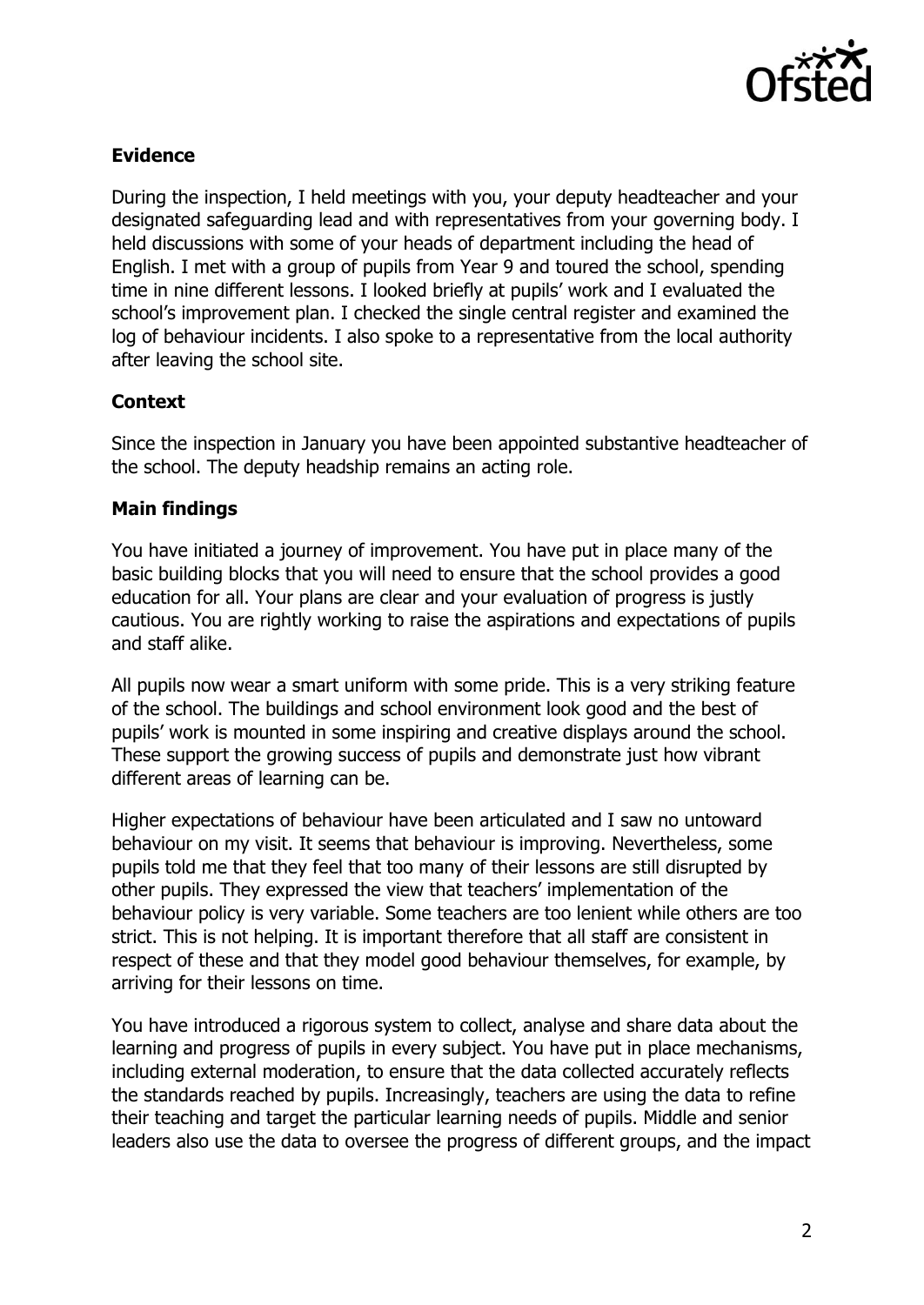

on learning that different teachers are having. The notion of the accountability of all to promote good or better progress is becoming embedded.

Middle leaders are developing confidence and ability at leading their departments. They have worked alongside members of the senior leadership team in order to develop their understanding of how they can evaluate the typicality of teaching in their departments. They are now carefully maintaining an overview of the quality of learning. They are developing their supportive roles to ensure that all pupils are getting a good deal in the classroom.

Teaching is improving. The rapid turnover of some staff is hindering this, but you have rightly introduced a consistent and thorough approach to planning which is having good results. Pupils are positive about the new ways of marking. They value the feedback that teachers give them about their learning and the opportunities that they are given to reflect and improve their work in the light of the feedback. Their books show that for the most part they are making steady progress and they are taking care with their work and presenting it well. Teachers are giving developmental feedback both in respect of the subject learning but also, where relevant, in respect of basic literacy skills.

Pupils also point out that the new home-learning policy has been very effective in ensuring that they are given appropriately developmental learning activities to undertake at home.

There have thus been many positive changes in the school since January. Pupils are making much better progress in their learning, especially in English, modern foreign languages and art. The school's, externally moderated, predictions for this summer's GCSE examinations suggest that these results will be significantly better than last year's and, most importantly, pupils will have made better progress during their time at the school. Current Year 10 pupils are also doing better. However most-able pupils are not doing as well as they could and the school's data is not sufficiently refined to highlight this issue for all staff. Pupils from economically disadvantaged familes are not catching up with their peers fast enough as well and, as you know, some subjects have not moved on as quickly as others.

As you acknowledge, there is still plenty more to do. Although some areas of the school's work are now more consistent than they were, it is not yet clear that all staff and pupils share a vision and feel involved and included in the improvement journey. They have much more to offer in terms of forging a better education for pupils.

The results from Parent View, the Ofsted online questionnaire for parents about their children's school, represent the views of only 37 parents. These, however, suggest that parents, too, are not yet aligned to the high aspirations and new sense of purpose that you and your leadership team have for the school.